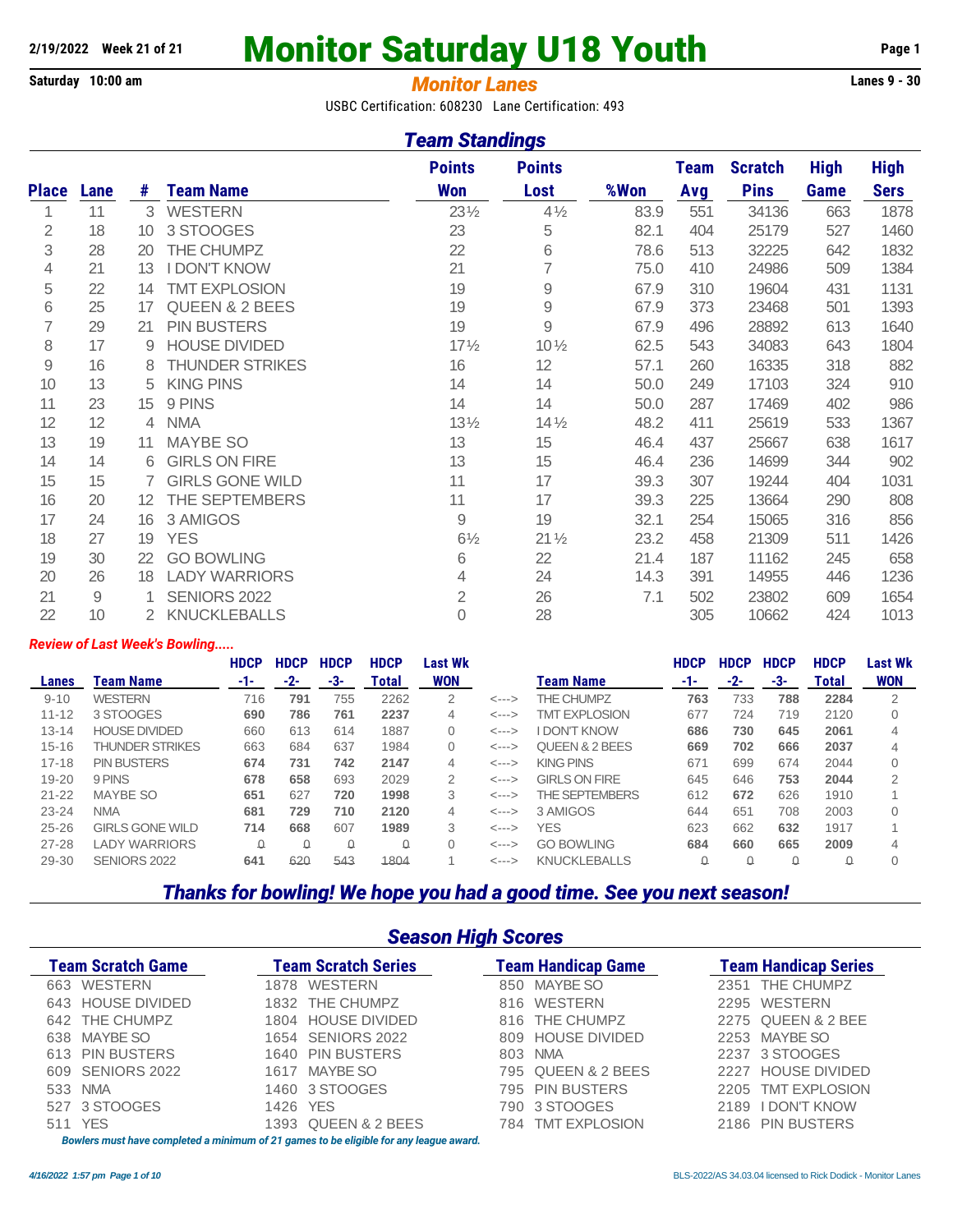*U18*

| 2/19/2022   | <b>Week 21 of 21</b>                                                                                                                                                                                                                                                                                             | <b>Monitor Saturday U18 Youth</b>                                                                                                                                                                                                                                                                            | Page 2                                                                                                                                                                                                                                                                                                       |                                                                                                                                                                                                                                                                                                              |  |
|-------------|------------------------------------------------------------------------------------------------------------------------------------------------------------------------------------------------------------------------------------------------------------------------------------------------------------------|--------------------------------------------------------------------------------------------------------------------------------------------------------------------------------------------------------------------------------------------------------------------------------------------------------------|--------------------------------------------------------------------------------------------------------------------------------------------------------------------------------------------------------------------------------------------------------------------------------------------------------------|--------------------------------------------------------------------------------------------------------------------------------------------------------------------------------------------------------------------------------------------------------------------------------------------------------------|--|
|             | <b>Scratch Game</b>                                                                                                                                                                                                                                                                                              | <b>Scratch Series</b>                                                                                                                                                                                                                                                                                        | <b>Handicap Game</b>                                                                                                                                                                                                                                                                                         | <b>Handicap Series</b>                                                                                                                                                                                                                                                                                       |  |
| U18         |                                                                                                                                                                                                                                                                                                                  |                                                                                                                                                                                                                                                                                                              |                                                                                                                                                                                                                                                                                                              |                                                                                                                                                                                                                                                                                                              |  |
|             | <b>Scratch Game</b>                                                                                                                                                                                                                                                                                              | <b>Scratch Series</b>                                                                                                                                                                                                                                                                                        | <b>Handicap Game</b>                                                                                                                                                                                                                                                                                         | <b>Handicap Series</b>                                                                                                                                                                                                                                                                                       |  |
| <b>Boys</b> | 278 Logan Larive<br><b>Bailey Rudrow</b><br>267<br>Noah Selvaraj<br>267<br>Caleb Colberg<br>267<br>John Spyhalski<br>259<br>232 Aaron Curphy<br><b>Landon Yurgaites</b><br>228<br>Joseph Young<br>224<br>219<br>Jacob Young<br>Connor VanSumeren<br>202<br><b>Tanner McFarland</b><br>190<br>Chase Jacobs<br>185 | 789 Logan Larive<br>Noah Selvaraj<br>752<br>Caleb Colberg<br>686<br>John Spyhalski<br>658<br><b>Bailey Rudrow</b><br>652<br>Landon Yurgaites<br>651<br>Aaron Curphy<br>646<br>Joseph Young<br>586<br>Jacob Young<br>561<br>Chase Jacobs<br>531<br><b>Tanner McFarland</b><br>525<br>Connor VanSumeren<br>492 | 318 Caleb Colberg<br>Landon Yurgaites<br>311<br>Logan Larive<br>309<br>Jacob Young<br>304<br><b>Bailey Rudrow</b><br>303<br>Noah Selvaraj<br>297<br>John Spyhalski<br>295<br><b>Tanner McFarland</b><br>291<br>Connor VanSumeren<br>289<br>Chase Jacobs<br>279<br>Joseph Young<br>278<br>Aaron Curphy<br>256 | 885 Logan Larive<br>Landon Yurgaites<br>873<br>Jacob Young<br>861<br>Noah Selvaraj<br>842<br><b>Tanner McFarland</b><br>828<br>Chase Jacobs<br>813<br>Caleb Colberg<br>806<br><b>Bailey Rudrow</b><br>793<br>John Spyhalski<br>777<br>Connor VanSumeren<br>753<br>Joseph Young<br>735<br>Aaron Curphy<br>712 |  |
| Girls       | 242 Shay Lynne Schultz<br>Ashley Young<br>228<br>181<br>Adalynn Sugden<br>Grace Bell<br>180                                                                                                                                                                                                                      | 638 Shay Lynne Schultz<br>Ashley Young<br>594<br>Adalynn Sugden<br>470<br>453<br>Grace Bell                                                                                                                                                                                                                  | Shay Lynne Schultz<br>295<br>Adalynn Sugden<br>280<br>Grace Bell<br>269<br>Alexia Malusi<br>268                                                                                                                                                                                                              | Shay Lynne Schultz<br>791<br>Adalynn Sugden<br>767<br>Alexia Malusi<br>741<br>Grace Bell<br>720                                                                                                                                                                                                              |  |

- 208 Taylor McFarland 786 Reese Southern
	-
	-
	-
	-
	-

- 
- 
- 
- Michael Rouse 362 Carson Korpal 273 Carson Korpal 754 Landen Caldwell
	-
	-
- Chase Korpal 346 Chase Korpal 271 Aydin Hawn 733 Brenden Schott
	-
	-
	-
- Tyler Rau 257 Tyler Rau 256 Brayden Alvarado 701 Brayden Alvarado

| Girls       |         | 242 Shay Lynne Schultz  |
|-------------|---------|-------------------------|
|             |         | 228 Ashley Young        |
|             | 181     | Adalynn Sugden          |
|             |         | 180 Grace Bell          |
|             |         | 169 Alexia Malusi       |
| U15         |         |                         |
|             |         | <b>Scratch Game</b>     |
| <b>Boys</b> |         | 266 Nathan Gwizdala     |
|             | 265     | Cam Mausolf             |
|             |         | 259 Reese Southern      |
|             | 248     | <b>Nate Stewart</b>     |
|             | 223     | Talan Debo              |
|             | 221     | <b>Cameron Frisch</b>   |
|             | 211     | <b>Taylor McFarland</b> |
|             | 201     | Derek Mausolf           |
|             | 191     | Johnathon Russell       |
|             | 175     | Aiden Revette           |
|             | 165     | Markus Herrera          |
|             | 152     | Cade O'Neil             |
| Girls       |         | 267 Caeli Schultz       |
|             |         | 236 Lily Neveau         |
|             |         | 216 Keira Deuscher      |
|             | 192     | Lauren Johnson          |
|             |         | 190 Haylee Timm         |
|             | 161     | Chloe Ulman             |
|             | 135     | Chelsie Voss            |
|             | 122     | Allie Grandmaison       |
|             | $111 -$ | Madison Brethour        |
| U12         |         |                         |
|             |         | <b>Scratch Game</b>     |
| <b>Boys</b> | 230     | <b>Ryder Southern</b>   |
|             | 150     | Landen Caldwell         |
|             |         | 147 Aydin Hawn          |
|             |         | 146 Michael Rouse       |
|             |         | 140 Carson Korpal       |
|             | 136     | Chase Korpal            |

- Brayden Alvarado 296 Brayden Alvarado 261 Chase Korpal 704 Tyler Rau
- 

 Alexia Malusi 444 Alexia Malusi 264 Ashley Young 712 Ashley Young **Scratch Game Scratch Series Handicap Game Handicap Series** *Boys* 266 Nathan Gwizdala 719 Cam Mausolf 329 Nathan Gwizdala 878 Cam Mausolf Cam Mausolf 686 Reese Southern 327 Cam Mausolf 857 Nathan Gwizdala Reese Southern 668 Nathan Gwizdala 321 Talan Debo 804 Cameron Frisch 248 597 Nate Stewart 211 Nate Stewart 311 Nate Stewart 314 Nate Stewart 311 Nate Stewart 308 Taylor McFarland Cameron Frisch 543 Cameron Frisch 305 Cameron Frisch 778 Talan Debo 534 Derek Mausolf **288 Reese Southern** 776 Aiden Revette Derek Mausolf 490 Johnathon Russell 286 Markus Herrera 775 Taylor McFarland Johnathon Russell 484 Taylor McFarland 283 Johnathon Russell 772 Johnathon Russell Aiden Revette 452 Aiden Revette 282 Aiden Revette 756 Derek Mausolf Markus Herrera 396 Cade O'Neil 277 Derek Mausolf 754 Markus Herrera Cade O'Neil 391 Markus Herrera 263 Kaiden Primeau 731 Cade O'Neil *Girls* 267 Caeli Schultz 702 Caeli Schultz 330 Lily Neveau 852 Caeli Schultz Lily Neveau 519 Keira Deuscher 317 Caeli Schultz 787 Lily Neveau Keira Deuscher 517 Lauren Johnson 299 Keira Deuscher 768 Keira Deuscher Lauren Johnson 512 Haylee Timm 284 Lauren Johnson 766 Lauren Johnson 1905 Lily Neveau 280 Chloe Ulman 1905 761 Chloe Ulman Chloe Ulman 429 Chloe Ulman 265 Haylee Timm 750 Haylee Timm Chelsie Voss 361 Chelsie Voss 261 Chelsie Voss 738 Chelsie Voss Allie Grandmaison 313 Allie Grandmaison 255 Madison Brethour 706 Madison Brethour 274 Madison Brethour 248 Allie Grandmaison 691 Allie Grandmaison **Scratch Game Scratch Series Handicap Game Handicap Series** *Boys* 230 Ryder Southern 537 Ryder Southern 307 Ryder Southern 768 Ryder Southern Landen Caldwell 396 Aydin Hawn 284 Michael Rouse 768 Aydin Hawn

Gage Sugden

- 147 Aydin Hamm 274 Landen Caldwell 276 Landen Carson Korpal
- 
- Carson Korpal 346 Nathan Mahoney 271 Brenden Schott 736 Nathan Mahoney
- 
- Nathan Mahoney 313 Brenden Schott 265 Nathan Mahoney 723 Michael Rouse
- Brenden Schott 309 Michael Rouse 261 Tyler Rau 721 Chase Korpal
	-
	-
- 
- 
- 
- 
- 
- 
- 

- 
- 
- 
- 

- 
- 
- 
- 
- 
-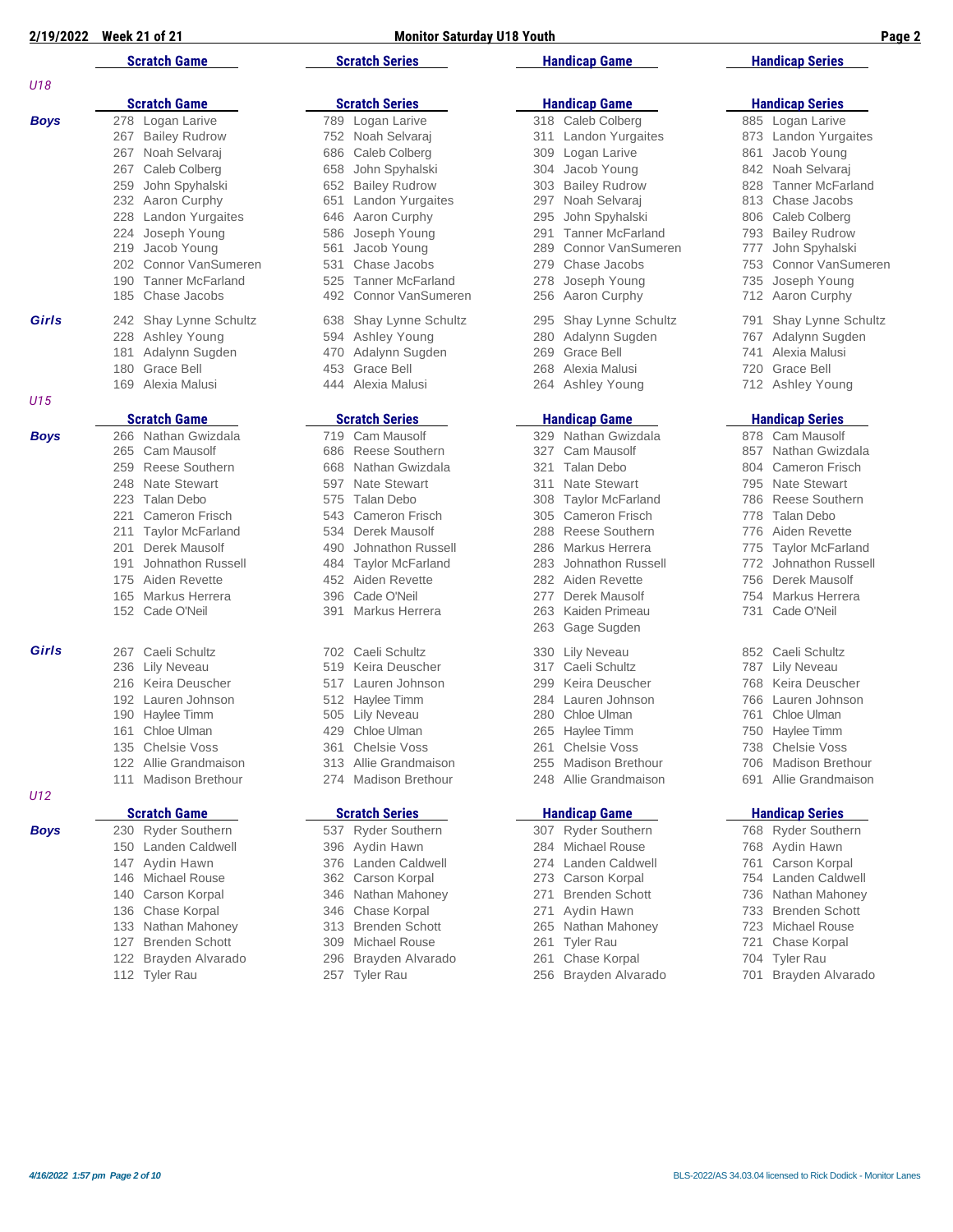*U18*

| <b>Season High Scores - Continued</b> |
|---------------------------------------|
|---------------------------------------|

|     | 76 Liam Popick |                                                                                                                                                                                                             | 162 Liam Popick       |                                                                                                                                                                                                                  | 262 Liam Popick | 711                                                                                                                                                                                                                                      | <b>Liam Popick</b>    |
|-----|----------------|-------------------------------------------------------------------------------------------------------------------------------------------------------------------------------------------------------------|-----------------------|------------------------------------------------------------------------------------------------------------------------------------------------------------------------------------------------------------------|-----------------|------------------------------------------------------------------------------------------------------------------------------------------------------------------------------------------------------------------------------------------|-----------------------|
|     |                |                                                                                                                                                                                                             | <b>Scratch Series</b> |                                                                                                                                                                                                                  |                 | <b>Handicap Series</b>                                                                                                                                                                                                                   |                       |
|     |                |                                                                                                                                                                                                             |                       |                                                                                                                                                                                                                  |                 |                                                                                                                                                                                                                                          |                       |
|     |                |                                                                                                                                                                                                             |                       |                                                                                                                                                                                                                  |                 |                                                                                                                                                                                                                                          | 688 Madalyn McFarland |
|     |                |                                                                                                                                                                                                             |                       |                                                                                                                                                                                                                  |                 |                                                                                                                                                                                                                                          | 694 Madde Banaszak    |
|     |                |                                                                                                                                                                                                             |                       |                                                                                                                                                                                                                  |                 |                                                                                                                                                                                                                                          | 701 Kenley Clifford   |
|     |                |                                                                                                                                                                                                             |                       |                                                                                                                                                                                                                  |                 |                                                                                                                                                                                                                                          | 708 Ambria Tobias     |
|     |                |                                                                                                                                                                                                             |                       |                                                                                                                                                                                                                  |                 |                                                                                                                                                                                                                                          | 711 Taiya Debo        |
|     |                |                                                                                                                                                                                                             |                       |                                                                                                                                                                                                                  |                 |                                                                                                                                                                                                                                          | 721 Grace Kolka       |
|     |                |                                                                                                                                                                                                             |                       |                                                                                                                                                                                                                  |                 |                                                                                                                                                                                                                                          | 725 Izabel Caldwell   |
|     |                |                                                                                                                                                                                                             |                       |                                                                                                                                                                                                                  |                 |                                                                                                                                                                                                                                          | 735 Ella Neveau       |
| 167 | Ambria Tobias  |                                                                                                                                                                                                             |                       |                                                                                                                                                                                                                  |                 |                                                                                                                                                                                                                                          | 750 Joslynn Green     |
| 201 |                |                                                                                                                                                                                                             |                       |                                                                                                                                                                                                                  |                 |                                                                                                                                                                                                                                          | 766 Aaliyah Green     |
|     |                | Aaliyah Green<br>154 Taiya Debo<br>150 Joslynn Green<br>128 Ella Neveau<br>122 Izabel Caldwell<br>108 Grace Kolka<br>92 Kenley Clifford<br>89 Madde Banaszak<br>85 Madalyn McFarland<br><b>Scratch Game</b> |                       | 469 Aaliyah Green<br>387 Joslynn Green<br>366 Ambria Tobias<br>348 Taiya Debo<br>330 Ella Neveau<br>311 Izabel Caldwell<br>256 Grace Kolka<br>227 Kenley Clifford<br>208 Madde Banaszak<br>207 Madalyn McFarland |                 | 300 Aaliyah Green<br>281 Ambria Tobias<br>271 Joslynn Green<br>266 Grace Kolka<br>263 Ella Neveau<br>261 Taiya Debo<br>258 Izabel Caldwell<br>253 Kenley Clifford<br>252 Madde Banaszak<br>243 Madalyn McFarland<br><b>Handicap Game</b> |                       |

#### *Last Week's Top Scores*

|             | <b>Scratch Game</b>            | <b>Scratch Series</b>          | <b>Handicap Game</b>           | <b>Handicap Series</b>         |
|-------------|--------------------------------|--------------------------------|--------------------------------|--------------------------------|
| <b>Boys</b> | 278 Logan Larive               | 740 Logan Larive               | 303 Logan Larive               | 873 Landon Yurgaites           |
|             | 228 Landon Yurgaites           | <b>Landon Yurgaites</b><br>651 | 302 Landon Yurgaites           | 815 Logan Larive               |
|             | Caleb Colberg<br>224           | Caleb Colberg<br>605           | Chase Jacobs<br>279            | 813 Chase Jacobs               |
|             | 187 Aaron Curphy               | Aaron Curphy<br>540            | Caleb Colberg<br>261           | <b>Tanner McFarland</b><br>721 |
|             | Chase Jacobs<br>185            | Chase Jacobs<br>531            | <b>Tanner McFarland</b><br>254 | Caleb Colberg<br>716           |
|             | 176 Bailey Rudrow              | Joseph Young<br>474            | Jacob Young<br>237             | 666<br>Aaron Curphy            |
|             | Jacob Young<br>173             | <b>Tanner McFarland</b><br>442 | Aaron Curphy<br>229            | 630<br>Joseph Young            |
|             | Joseph Young<br>169            | Jacob Young<br>435             | 221<br><b>Bailey Rudrow</b>    | 627<br>Jacob Young             |
|             | <b>Tanner McFarland</b><br>161 | <b>Bailey Rudrow</b><br>370    | Joseph Young<br>221            | <b>Bailey Rudrow</b><br>505    |
| Girls       | 183 Ashley Young               | Ashley Young<br>479            | Ashley Young<br>231            | Ashley Young<br>623            |
|             | 173 Shay Lynne Schultz         | Shay Lynne Schultz<br>459      | 222 Shay Lynne Schultz         | 606 Shay Lynne Schul           |
| U15         |                                |                                |                                |                                |
|             | <b>Scratch Game</b>            | <b>Scratch Series</b>          | <b>Handicap Game</b>           | <b>Handicap Series</b>         |
| <b>Boys</b> | 249 Cam Mausolf                | 719 Cam Mausolf                | 311 Nate Stewart               | 878 Cam Mausolf                |
|             | <b>Nate Stewart</b><br>248     | <b>Reese Southern</b><br>654   | 302 Cam Mausolf                | 764 Nate Stewart               |
|             | <b>Reese Southern</b><br>244   | <b>Nate Stewart</b><br>575     | Reese Southern<br>272          | 742<br>Aiden Revette           |
|             | 192 Nathan Gwizdala            | Nathan Gwizdala<br>540         | Aiden Revette<br>260           | 738<br><b>Reese Southern</b>   |
|             | <b>Talan Debo</b><br>184       | 493<br><b>Talan Debo</b>       | 259<br>Cade O'Neil             | 718<br><b>Taylor McFarland</b> |
|             | 182 Derek Mausolf              | Derek Mausolf<br>474           | 254<br>Derek Mausolf           | 705 Nathan Gwizdala            |
|             | 158<br>Aiden Revette           | <b>Taylor McFarland</b><br>442 | Kaiden Primeau<br>248          | 703 Kaiden Primeau             |
|             | <b>Taylor McFarland</b><br>154 | Aiden Revette<br>436           | <b>Talan Debo</b><br>247       | Cade O'Neil<br>699             |
|             | 152 Cade O'Neil                | Johnathon Russell<br>388       | Nathan Gwizdala<br>247         | 690<br>Derek Mausolf           |
|             | Johnathon Russell<br>141       | Cade O'Neil<br>378             | <b>Taylor McFarland</b><br>246 | 682<br>Talan Debo              |
|             | Kaiden Primeau<br>136          | Kaiden Primeau<br>367          | Johnathon Russell<br>231       | 658<br>Johnathon Russell       |
|             | Markus Herrera<br>101          | Jonathan Delorge<br>206        | 222<br>Jonathan Delorge        | 641<br>Jonathan Delorge        |
| Girls       | Keira Deuscher<br>216          | Keira Deuscher<br>519          | Keira Deuscher<br>299          | Keira Deuscher<br>768          |
|             | 187 Caeli Schultz              | Haylee Timm<br>511             | Lily Neveau<br>269             | Haylee Timm<br>748             |
|             | 180<br>Lily Neveau             | Caeli Schultz<br>498           | Haylee Timm<br>253             | <b>Chelsie Voss</b><br>727     |
|             | 174 Haylee Timm                | <b>Lily Neveau</b><br>448      | 245<br><b>Chelsie Voss</b>     | 715 Lily Neveau                |
|             | Lauren Johnson<br>147          | Lauren Johnson<br>414          | Allie Grandmaison<br>235       | Allie Grandmaison<br>662       |
|             | 123<br><b>Chelsie Voss</b>     | <b>Chelsie Voss</b><br>361     | 232<br>Caeli Schultz           | 657<br>Lauren Johnson          |
|             | Allie Grandmaison<br>109       | Chloe Ulman<br>292             | Lauren Johnson<br>228          | 633 Caeli Schultz              |
|             | Chloe Ulman<br>100             | Allie Grandmaison<br>284       | <b>Madison Brethour</b><br>218 | <b>Madison Brethour</b><br>628 |
|             | 82 Madison Brethour            | <b>Madison Brethour</b><br>220 | 208 Chloe Ulman                | 616 Chloe Ulman                |
| U12         | <b>Scratch Game</b>            | <b>Scratch Series</b>          | <b>Handicap Game</b>           | <b>Handicap Series</b>         |
| <b>Boys</b> | 150 Landen Caldwell            | 348 Landen Caldwell            | 284 Michael Rouse              | 733 Brenden Schott             |
|             | 146 Michael Rouse              | Chase Korpal<br>321            | Landen Caldwell<br>272         | 723 Michael Rouse              |
|             | Nathan Mahoney<br>120          | <b>Brenden Schott</b><br>313   | 250<br><b>Brenden Schott</b>   | Landen Caldwell<br>714         |
|             | 117 Chase Korpal               | <b>Michael Rouse</b><br>309    | Nathan Mahoney<br>249          | 689<br>Nathan Mahoney          |
|             | 110 Brenden Schott             | Nathan Mahoney<br>302          | <b>Tyler Rau</b><br>247        | Chase Korpal<br>687            |
|             | 102 Carson Korpal              | Aydin Hawn<br>283              | 239<br>Chase Korpal            | 665<br><b>Tyler Rau</b>        |
|             | 101 Tyler Rau                  | Carson Korpal<br>255           | 230<br>Carson Korpal           | 643 Aydin Hawn                 |
|             | 101 Aydin Hawn                 | 235<br>Brayden Alvarado        | 226<br>Brayden Alvarado        | 639 Carson Korpal              |
|             |                                |                                |                                |                                |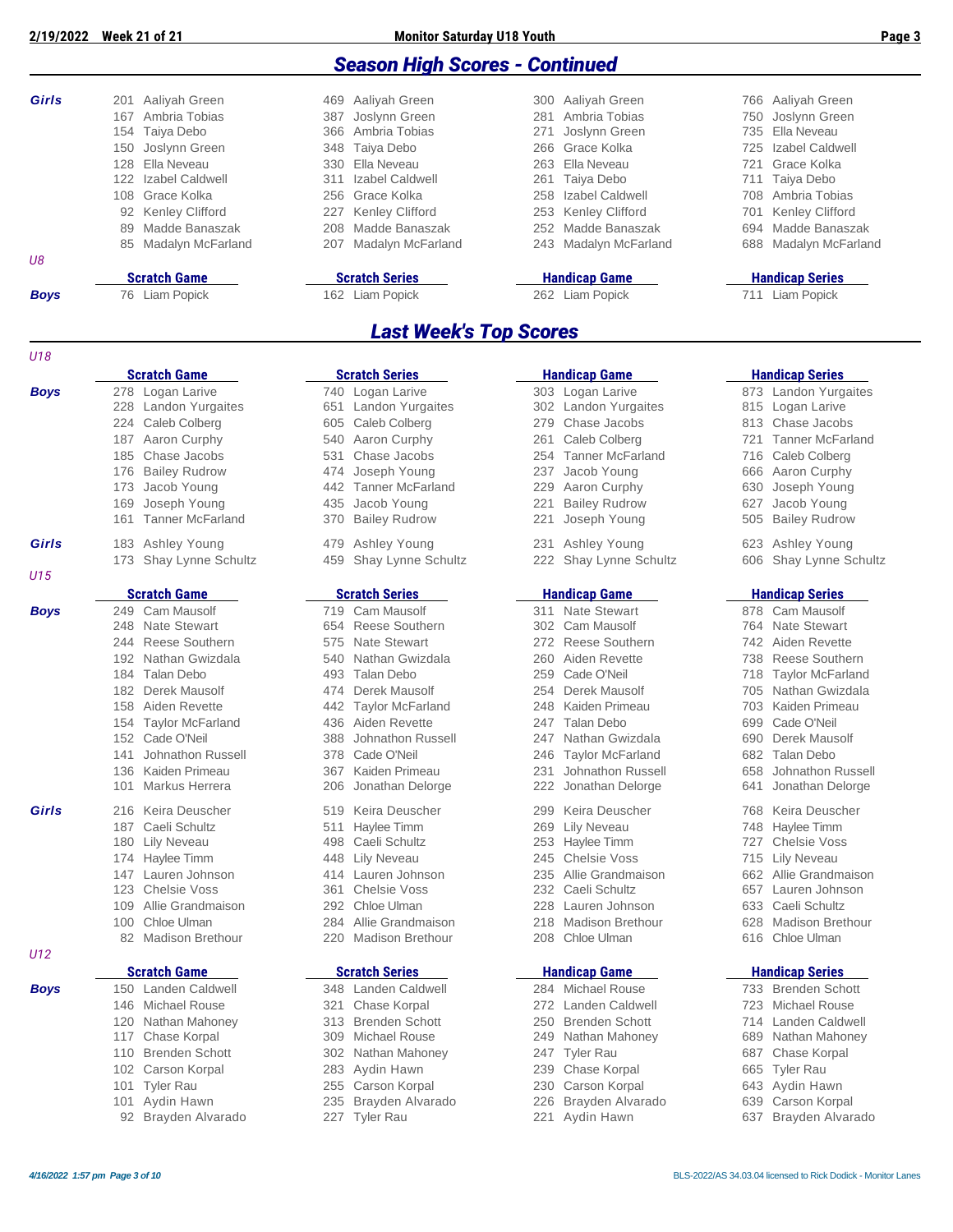|                                                                                                                                                                                                          |                                                          |                                                                                                                                                                                               | <b>Last Week's Top Scores - Continued</b> |                                                                                                                                                                                               |                                                                                                                                                                                                  |
|----------------------------------------------------------------------------------------------------------------------------------------------------------------------------------------------------------|----------------------------------------------------------|-----------------------------------------------------------------------------------------------------------------------------------------------------------------------------------------------|-------------------------------------------|-----------------------------------------------------------------------------------------------------------------------------------------------------------------------------------------------|--------------------------------------------------------------------------------------------------------------------------------------------------------------------------------------------------|
| Girls<br>164 Aaliyah Green<br>135 Taiya Debo<br>114 Ambria Tobias<br>111 Izabel Caldwell<br>105 Joslynn Green<br>98 Grace Kolka<br>78 Kenley Clifford<br>73 Madalyn McFarland<br>66 Madde Banaszak<br>U8 |                                                          | 379 Aaliyah Green<br>348 Taiya Debo<br>297 Joslynn Green<br>279 Ambria Tobias<br>240 Grace Kolka<br>229 Izabel Caldwell<br>207 Madalyn McFarland<br>170 Kenley Clifford<br>153 Madde Banaszak |                                           | 262 Aaliyah Green<br>256 Taiya Debo<br>251 Grace Kolka<br>246 Izabel Caldwell<br>235 Kenley Clifford<br>231 Madalyn McFarland<br>226 Ambria Tobias<br>225 Madde Banaszak<br>224 Joslynn Green | 711 Taiya Debo<br>699 Grace Kolka<br>681 Madalyn McFarland<br>673 Aaliyah Green<br>654 Joslynn Green<br>Kenley Clifford<br>641<br>634 Izabel Caldwell<br>630 Madde Banaszak<br>615 Ambria Tobias |
| <b>Boys</b>                                                                                                                                                                                              | <b>Scratch Game</b><br>45 Liam Popick                    | <b>Scratch Series</b><br>117 Liam Popick                                                                                                                                                      |                                           | <b>Handicap Game</b><br>222 Liam Popick                                                                                                                                                       | <b>Handicap Series</b><br>648 Liam Popick                                                                                                                                                        |
|                                                                                                                                                                                                          |                                                          |                                                                                                                                                                                               |                                           |                                                                                                                                                                                               |                                                                                                                                                                                                  |
|                                                                                                                                                                                                          |                                                          |                                                                                                                                                                                               | <b>Individual High Averages</b>           |                                                                                                                                                                                               |                                                                                                                                                                                                  |
| U18                                                                                                                                                                                                      |                                                          |                                                                                                                                                                                               |                                           |                                                                                                                                                                                               |                                                                                                                                                                                                  |
| <b>Boys</b>                                                                                                                                                                                              | 206.74<br>201.62<br>191.12<br>189.33<br>183.02<br>176.15 | Logan Larive<br>Noah Selvaraj<br>John Spyhalski<br>Caleb Colberg<br>Aaron Curphy<br><b>Bailey Rudrow</b>                                                                                      | <b>Girls</b>                              | 175.67<br>174.22<br>132.33<br>129.71<br>122.81                                                                                                                                                | Ashley Young<br><b>Shay Lynne Schultz</b><br><b>Grace Bell</b><br>Alexia Malusi<br>Adalynn Sugden                                                                                                |
| U15                                                                                                                                                                                                      |                                                          |                                                                                                                                                                                               |                                           |                                                                                                                                                                                               |                                                                                                                                                                                                  |
| <b>Boys</b>                                                                                                                                                                                              | 200.15<br>174.46<br>168.97<br>160.79<br>159.39<br>150.51 | <b>Reese Southern</b><br><b>Cam Mausolf</b><br>Nathan Gwizdala<br><b>Nate Stewart</b><br><b>Talan Debo</b><br>Derek Mausolf                                                                   | <b>Girls</b>                              | 178.75<br>144.22<br>139.72<br>139.63<br>132.14<br>109.95                                                                                                                                      | Caeli Schultz<br>Haylee Timm<br>Keira Deuscher<br>Lauren Johnson<br><b>Lily Neveau</b><br>Chloe Ulman                                                                                            |
| U12<br><b>Boys</b><br>U8                                                                                                                                                                                 | 148.56<br>96.58<br>95.67<br>95.05<br>86.90<br>86.88      | <b>Ryder Southern</b><br>Aydin Hawn<br><b>Landen Caldwell</b><br>Chase Korpal<br>Nathan Mahoney<br>Carson Korpal                                                                              | <b>Girls</b>                              | 121.77<br>104.79<br>97.60<br>96.30<br>85.74<br>80.04                                                                                                                                          | Aaliyah Green<br>Ambria Tobias<br>Joslynn Green<br>Taiya Debo<br>Ella Neveau<br>Izabel Caldwell                                                                                                  |
| <b>Boys</b>                                                                                                                                                                                              | 34.36                                                    | Liam Popick                                                                                                                                                                                   | <b>Girls</b>                              |                                                                                                                                                                                               |                                                                                                                                                                                                  |

**2/19/2022 Week 21 of 21 Monitor Saturday U18 Youth Page 4**

#### *Team Rosters*

## **1 - SENIORS 2022** Lane 9

|                          |                 |    |                 |    |           |       |      |              | <b>High</b> | High |
|--------------------------|-----------------|----|-----------------|----|-----------|-------|------|--------------|-------------|------|
| <b>Name</b>              | <b>Avg HDCP</b> |    | <b>Pins Gms</b> |    | -1- -     | $-2-$ | -3-  | <b>Total</b> | <b>Game</b> | Sers |
| <b>Connor VanSumeren</b> | 143             | 78 | 3436            | 24 | a133 a133 |       | a133 | 399          | 202         | 492  |
| Aaron Curphy             | 183             | 42 | 8236            | 45 | 167       | 187   | 186  | 540          | 232         | 646  |
| <b>Bailey Rudrow</b>     | 176             | 48 | 8455            | 48 | 176       | 135   | 59   | 370          | 267         | 652  |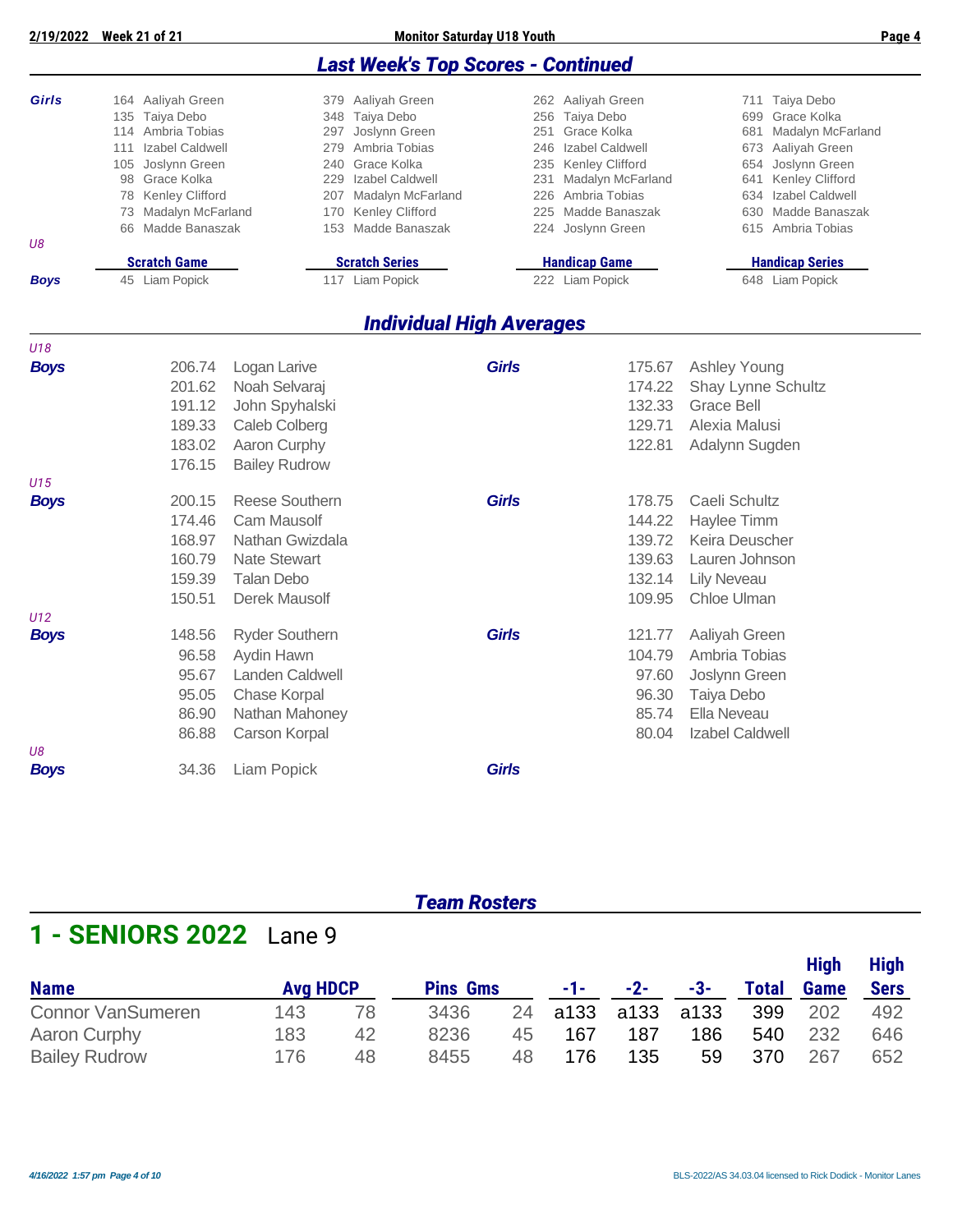# **2 - KNUCKLEBALLS** Lane 10

|                       |                 |     |                 |    |            |       |      |              | <b>High</b> | <b>High</b> |
|-----------------------|-----------------|-----|-----------------|----|------------|-------|------|--------------|-------------|-------------|
| <b>Name</b>           | <b>Avg HDCP</b> |     | <b>Pins Gms</b> |    | $-1$ – $-$ | $-2-$ | -3-  | <b>Total</b> | <b>Game</b> | <b>Sers</b> |
| <b>Avery Barron</b>   | 76              | 138 | 918             | 12 | a66        | a66   | a66  | 198          | 104         | 254         |
| Gage Sugden           | 81              | 134 | 1702            | 21 | a71        | a71   | a71  | 213          | 128         | 289         |
| <b>Ryder Southern</b> | 148             | 73  | 5348            | 36 | a138       | a138  | a138 | 414          | 230         | 537         |

## **3 - WESTERN** Lane 11

|                         |                 |    |                 |    |       |       |      |              | <b>High</b> | <b>High</b> |
|-------------------------|-----------------|----|-----------------|----|-------|-------|------|--------------|-------------|-------------|
| <b>Name</b>             | <b>Avg HDCP</b> |    | <b>Pins Gms</b> |    | -1- - | $-2-$ | -3-  | <b>Total</b> | <b>Game</b> | <b>Sers</b> |
| Noah Selvaraj           | 201             | 26 | 7863            | 39 | a191  | a191  | a191 | 573          | 267         | 752         |
| <b>Landon Yurgaites</b> | 150             | 72 | 9487            | 63 | 213   | 228   | 210  | 651          | 228         | 651         |
| <b>Reese Southern</b>   | 200             | 27 | 9607            | 48 | 184   | 244   | 226  | 654          | 259         | 686         |

## **4 - NMA** Lane 12

|                     |                 |     |                 |    |      |       |     |              | <b>High</b> | <b>High</b> |
|---------------------|-----------------|-----|-----------------|----|------|-------|-----|--------------|-------------|-------------|
| <b>Name</b>         | <b>Avg HDCP</b> |     | <b>Pins Gms</b> |    | -1-1 | $-2-$ | -3- | <b>Total</b> | <b>Game</b> | <b>Sers</b> |
| Lauren Johnson      | 139             | 81  | 8797            | 63 | 139  | 128   | 147 | 414          | 192         | 517         |
| Cade O'Neil         | 112             | 106 | 5719            | 51 | 124  | 102   | 152 | 378          | 152         | 396         |
| <b>Nate Stewart</b> | 160             | 63  | 9165            | 57 | 167  | 248   | 160 | 575          | 248         | 597         |

### **5 - KING PINS** Lane 13

|                        |                 |     |                 |    |       |       |     |              | <b>High</b> | <b>High</b> |
|------------------------|-----------------|-----|-----------------|----|-------|-------|-----|--------------|-------------|-------------|
| <b>Name</b>            | <b>Avg HDCP</b> |     | <b>Pins Gms</b> |    | -1- - | $-2-$ | -3- | <b>Total</b> | <b>Game</b> | <b>Sers</b> |
| Jonathan Delorge       | 68              | 145 | 4237            | 62 | 72    | 77    | 57  | 206          | 102         | 265         |
| <b>Nathan Mahoney</b>  | 86              | 129 | 5475            | 63 | 106   | 76    | 120 | 302          | 133         | 346         |
| <b>Landen Caldwell</b> | 95              | 121 | 5166            | 54 | 97    | 150   | 101 | 348          | 150         | 376         |

### **6 - GIRLS ON FIRE** Lane 14

|                 |                 |     |                 |    |       |       |     |              | <b>High</b> | <b>High</b> |
|-----------------|-----------------|-----|-----------------|----|-------|-------|-----|--------------|-------------|-------------|
| <b>Name</b>     | <b>Avg HDCP</b> |     | <b>Pins Gms</b> |    | -1- - | $-2-$ | -3- | <b>Total</b> | <b>Game</b> | <b>Sers</b> |
| Grace Kolka     | 60              | 153 | 3618            | 60 | 83    | 59    | 98  | 240          | 108         | 256         |
| Izabel Caldwell | 80              | 135 | 4322            | 54 | 66    | 52    | 111 | 229          | 122         | 311         |
| Taiya Debo      | 96              | 120 | 5778            | 60 | 87    | 126   | 135 | 348          | 154         | 348         |

## **7 - GIRLS GONE WILD** Lane 15

|                   |                 |     |                 |    |          |       |     |              | <b>High</b> | <b>High</b> |
|-------------------|-----------------|-----|-----------------|----|----------|-------|-----|--------------|-------------|-------------|
| <b>Name</b>       | <b>Avg HDCP</b> |     | <b>Pins Gms</b> |    | $-1 - 1$ | $-2-$ | -3- | <b>Total</b> | <b>Game</b> | <b>Sers</b> |
| Joslynn Green     | 97              | 119 | 6149            | 63 | 98       | 105   | 94  | 297          | 150         | 387         |
| Aaliyah Green     | 121             | 98  | 7306            | 60 | 164      | 113   | 102 | 379          | 201         | 469         |
| Allie Grandmaison | 89              | 126 | 4037            | 45 | 109      | 107   | 68  | 284          | 122         | 313         |

## **8 - THUNDER STRIKES** Lane 16

|                                |                 |     |                 |    |     |       |     |       | <b>High</b> | <b>High</b>                                                  |
|--------------------------------|-----------------|-----|-----------------|----|-----|-------|-----|-------|-------------|--------------------------------------------------------------|
| <b>Name</b>                    | <b>Avg HDCP</b> |     | <b>Pins Gms</b> |    | -1- | $-2-$ | -3- | Total | <b>Game</b> | <b>Sers</b>                                                  |
| <b>Chelsie Voss</b>            | 96              | 120 | 6058            | 63 | 123 | 123   | 115 | 361   | 135         | 361                                                          |
| <b>Kenley Clifford</b>         | 55              | 157 | 3320            | 60 | 57  | 78    | 35  | 170   | 92          | 227                                                          |
| <b>Chloe Ulman</b>             | 109             | 108 | 6267            | 57 | 96  | 96    | 100 | 292   | 161         | 429                                                          |
| 4/16/2022 1:57 pm Page 5 of 10 |                 |     |                 |    |     |       |     |       |             | BLS-2022/AS 34.03.04 licensed to Rick Dodick - Monitor Lanes |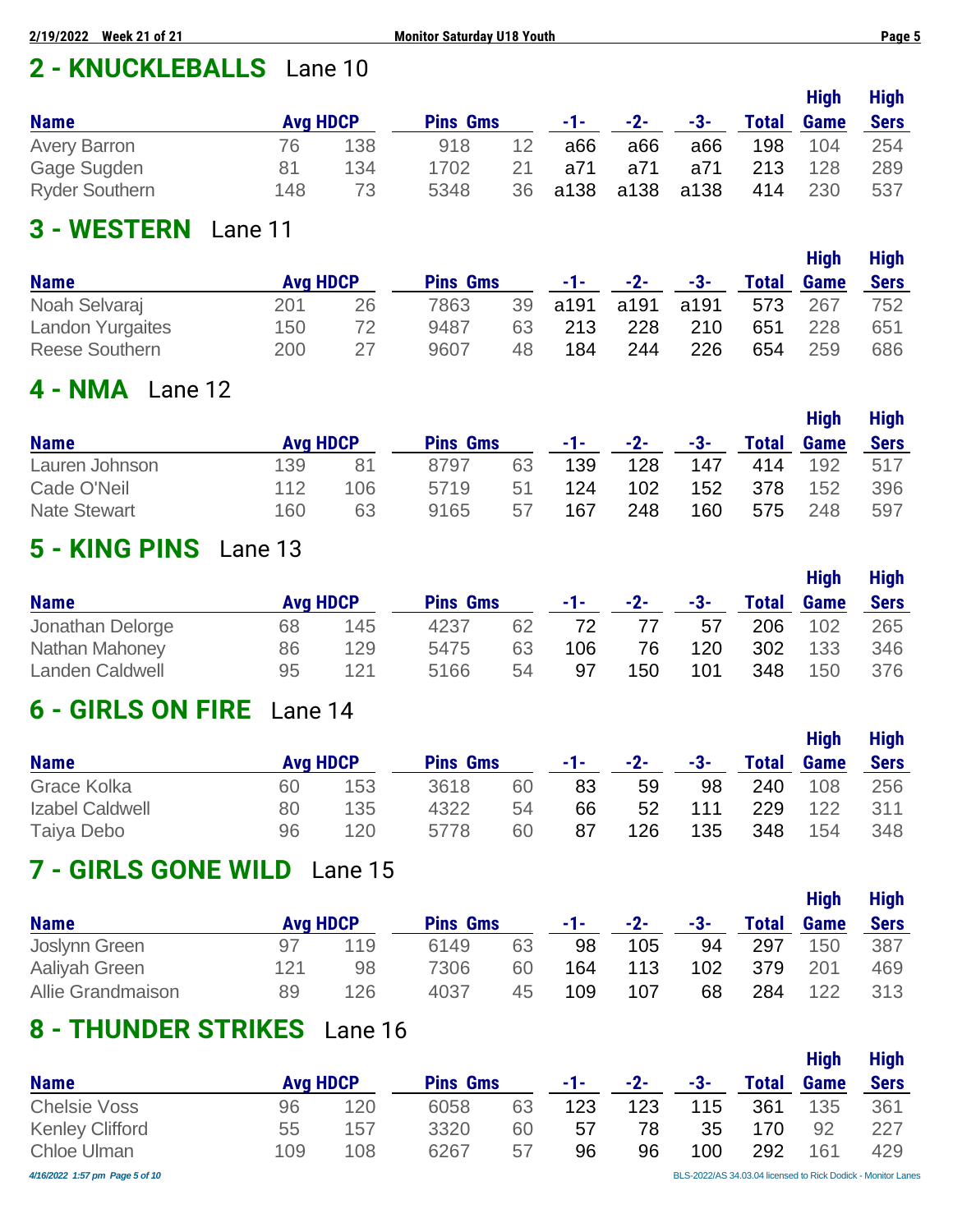# **9 - HOUSE DIVIDED** Lane 17

|                           |                 |    |                 |    |       |       |       |              | <b>High</b> | <b>High</b> |
|---------------------------|-----------------|----|-----------------|----|-------|-------|-------|--------------|-------------|-------------|
| <b>Name</b>               | <b>Avg HDCP</b> |    | <b>Pins Gms</b> |    | $-1-$ | $-2-$ | $-3-$ | <b>Total</b> | <b>Game</b> | <b>Sers</b> |
| <b>Shay Lynne Schultz</b> | 174             | 50 | 10976           | 63 | 173   | 169   | 117   | 459          | 242         | 638         |
| Caeli Schultz             | 178             | 46 | 11261           | 63 | 177   | 134   | 187   | 498          | 267         | 702         |
| John Spyhalski            | 191             | 35 | 8027            | 42 | a181  | a181  | a181  | 543          | 259         | 658         |

## **10 - 3 STOOGES** Lane 18

|               |                 |     |                 |    |      |       |     |              | <b>High</b> | <b>High</b> |
|---------------|-----------------|-----|-----------------|----|------|-------|-----|--------------|-------------|-------------|
| <b>Name</b>   | <b>Avg HDCP</b> |     | <b>Pins Gms</b> |    | -1-1 | $-2-$ | -3- | <b>Total</b> | <b>Game</b> | <b>Sers</b> |
| Aiden Revette | 117             | 101 | 7396            | 63 | 126  | 158   | 152 | 436          | 175         | 452         |
| Talan Debo    | 159             | 63  | 9085            | 57 | 138  | 184   | 171 | 493          | 223         | 575         |
| Chase Jacobs  | 128             | 91  | 6916            | 54 | 167  | 185   | 179 | 531          | 185         | 531         |

# **11 - MAYBE SO** Lane 19

|                      |                 |    |                 |    |       |       |       |              | <b>High</b>      | <b>High</b> |
|----------------------|-----------------|----|-----------------|----|-------|-------|-------|--------------|------------------|-------------|
| <b>Name</b>          | <b>Avg HDCP</b> |    | <b>Pins Gms</b> |    | -1- - | $-2-$ | $-3-$ | <b>Total</b> | <b>Game</b>      | <b>Sers</b> |
| <b>Lily Neveau</b>   | 132             | 88 | 7532            | 57 | 135   | 133   | 180   | 448          | 236              | 505         |
| <b>Absent Bowler</b> | 130             | 90 |                 |    | v130  | v130  | v130  | 390          | $\left( \right)$ |             |
| <b>Ashley Young</b>  | 175             | 49 | 7905            | 45 | 159   | 137   | 183   | 479          | 228              | 594         |

# **12 - THE SEPTEMBERS** Lane 20

|                  |                 |     |                 |    |     |       |     |       | <b>High</b> | <b>High</b> |
|------------------|-----------------|-----|-----------------|----|-----|-------|-----|-------|-------------|-------------|
| <b>Name</b>      | <b>Avg HDCP</b> |     | <b>Pins Gms</b> |    | -1- | $-2-$ | -3- | Total | <b>Game</b> | <b>Sers</b> |
| Madde Banaszak   | 53              | 159 | 2891            | 54 | 55  | 66    | 32  | 153   | 89          | 208         |
| <b>Tyler Rau</b> | 68              | 145 | 3066            | 45 | -51 | 75    | 101 | 227   | 112         | 257         |
| Ambria Tobias    | 104             | 113 | 4401            | 42 | 89  | 114   | 76  | 279   | 167         | 366         |

## **13 - I DON'T KNOW** Lane 21

|                       |                 |    |                 |    |                |       |      |              | <b>High</b> | <b>High</b> |
|-----------------------|-----------------|----|-----------------|----|----------------|-------|------|--------------|-------------|-------------|
| <b>Name</b>           | <b>Avg HDCP</b> |    | <b>Pins Gms</b> |    | -1-10          | $-2-$ | -3-  | <b>Total</b> | <b>Game</b> | <b>Sers</b> |
| Cameron Frisch        | 141             | 80 | 7643            | 54 | a131 a131 a131 |       |      | 393          | 221         | 543         |
| Absent Bowler         | 130             | 90 |                 |    | v130           | v130  | v130 | 390          |             |             |
| <b>Keira Deuscher</b> | 139             | 81 | 7545            | 54 | 172            | 216   | 131  | 519          | -216        | 519         |

# **14 - TMT EXPLOSION** Lane 22

|                          |                 |     |                 |    |       |       |     |              | <b>High</b> | <b>High</b> |
|--------------------------|-----------------|-----|-----------------|----|-------|-------|-----|--------------|-------------|-------------|
| <b>Name</b>              | <b>Avg HDCP</b> |     | <b>Pins Gms</b> |    | -1- - | $-2-$ | -3- | <b>Total</b> | <b>Game</b> | <b>Sers</b> |
| <b>Madalyn McFarland</b> | 55              | 157 | 3497            | 63 | 65    | 73    | 69  | 207          | 85          | 207         |
| <b>Tanner McFarland</b>  | 127             | 92  | 8026            | 63 | 127   | 154   | 161 | 442          | 190         | 525         |
| <b>Taylor McFarland</b>  | 128             | 91  | 8081            | 63 | 142   | 154   | 146 | 442          | 211         | 484         |

## **15 - 9 PINS** Lane 23

|                                |                 |     |                 |    |     |     |     |              | <b>High</b> | <b>High</b>                                                  |
|--------------------------------|-----------------|-----|-----------------|----|-----|-----|-----|--------------|-------------|--------------------------------------------------------------|
| <b>Name</b>                    | <b>Avg HDCP</b> |     | <b>Pins Gms</b> |    | -1- | -2- | -3- | <b>Total</b> | <b>Game</b> | <b>Sers</b>                                                  |
| Kaiden Primeau                 | 106             | 111 | 6393            | 60 | 136 | 105 | 126 | 367          | 148         | 376                                                          |
| <b>Carson Korpal</b>           | 86              | 129 | 3649            | 42 | 79  | 74  | 102 | 255          | 140         | 362                                                          |
| <b>Chase Korpal</b>            | 95              | 121 | 3707            | 39 | 101 |     | 103 | 321          | 136         | 346                                                          |
| 4/16/2022 1:57 pm Page 6 of 10 |                 |     |                 |    |     |     |     |              |             | BLS-2022/AS 34.03.04 licensed to Rick Dodick - Monitor Lanes |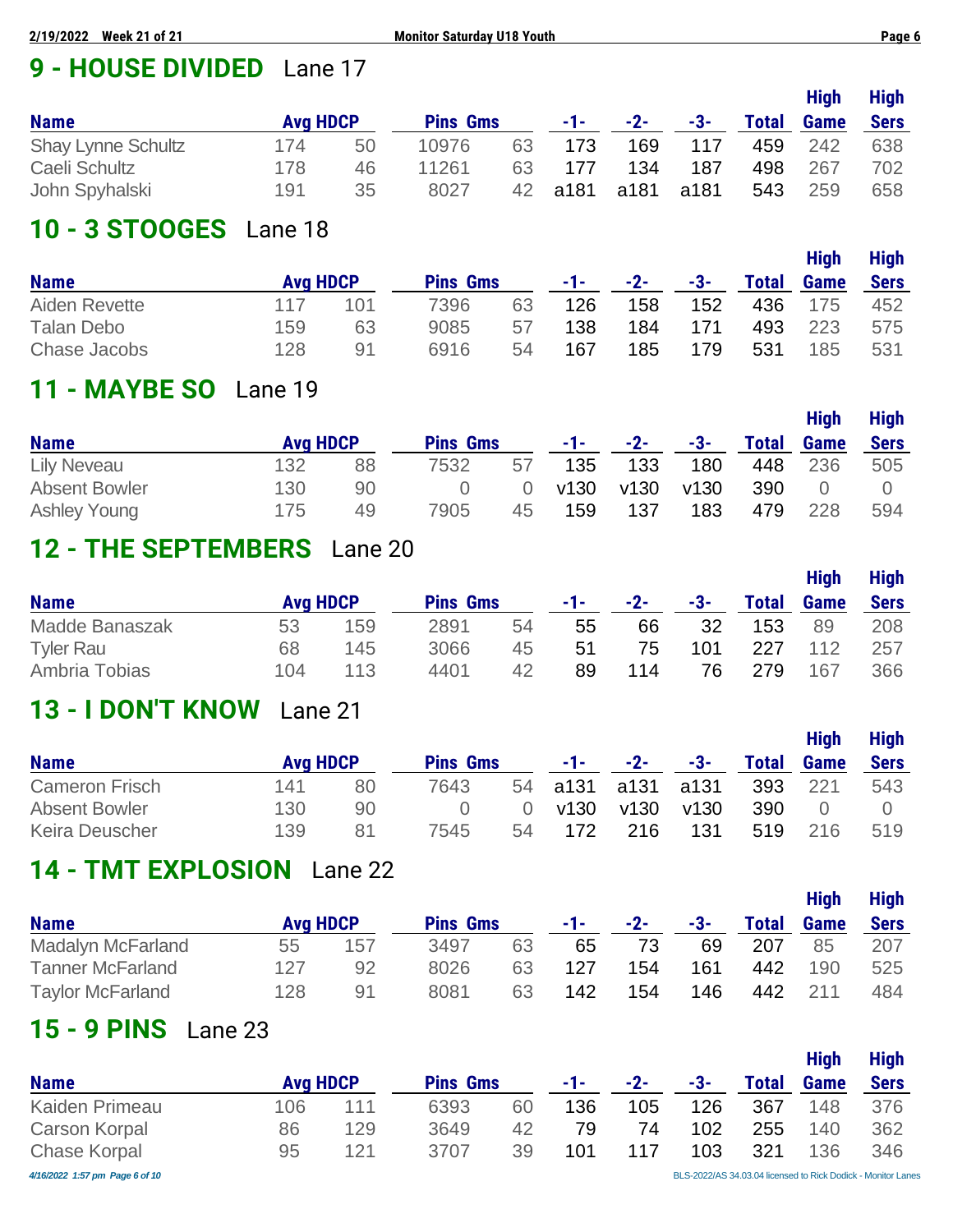## **16 - 3 AMIGOS** Lane 24

|                      |                 |     |                 |    |      |       |     |              | <b>High</b> | <b>High</b> |
|----------------------|-----------------|-----|-----------------|----|------|-------|-----|--------------|-------------|-------------|
| <b>Name</b>          | <b>Avg HDCP</b> |     | <b>Pins Gms</b> |    | -1-1 | $-2-$ | -3- | <b>Total</b> | <b>Game</b> | <b>Sers</b> |
| Brayden Alvarado     | 80              | 135 | 4367            | 54 | 74   | 92    | 69  | 235          | 122         | 296         |
| Aydin Hawn           | 96              | 120 | 5505            | 57 | 95   | 87    | 101 | 283          | 147         | 396         |
| <b>Michael Rouse</b> | 78              | 136 | 3309            | 42 | 83   | 80    | 146 | 309          | 146         | 309         |

### **17 - QUEEN & 2 BEES** Lane 25

|                   |                 |     |                 |    |       |       |     |              | <b>High</b> | <b>High</b> |
|-------------------|-----------------|-----|-----------------|----|-------|-------|-----|--------------|-------------|-------------|
| <b>Name</b>       | <b>Avg HDCP</b> |     | <b>Pins Gms</b> |    | -1- - | $-2-$ | -3- | <b>Total</b> | <b>Game</b> | <b>Sers</b> |
| Markus Herrera    | 99              | 117 | 5893            | 59 | 89    | 101   | a90 | 280          | 165         | 391         |
| Johnathon Russell | 130             | 90  | 7805            | 60 | 125   | 141   | 122 | 388          | 191         | 490         |
| Haylee Timm       | 144             |     | 9086            | 63 | 169   | 174   | 168 | 511          | 190         | 512         |

### **18 - LADY WARRIORS** Lane 26

|                      |                 |    |                 |          |            |                |      |       | <b>High</b> | <b>High</b> |
|----------------------|-----------------|----|-----------------|----------|------------|----------------|------|-------|-------------|-------------|
| <b>Name</b>          | <b>Avg HDCP</b> |    | <b>Pins Gms</b> |          | $-1$ – $-$ | $-2-$          | -3-  | Total | Game        | <b>Sers</b> |
| Grace Bell           | 132             | 88 | 3970            | 30       |            | a122 a122 a122 |      | 366   | 180         | 453         |
| <b>Absent Bowler</b> | 130             | 90 |                 | $\Omega$ | v130       | v130           | v130 | 390   | $\Omega$    |             |
| Alexia Malusi        | 129             | 90 | 3113            | 24       |            | a119 a119 a119 |      | 357   | 169         | 444         |

#### **19 - YES** Lane 27

|                      |                 |    |                 |    |      |       |      |              | <b>High</b> | <b>High</b> |
|----------------------|-----------------|----|-----------------|----|------|-------|------|--------------|-------------|-------------|
| <b>Name</b>          | <b>Avg HDCP</b> |    | <b>Pins Gms</b> |    | -1-1 | $-2-$ | -3-  | <b>Total</b> | <b>Game</b> | <b>Sers</b> |
| Joseph Young         | 171             | 53 | 4621            | 27 | 169  | 153   | 152  | 474          | 224         | 586         |
| <b>Absent Bowler</b> | 130             | 90 |                 |    | v130 | v130  | v130 | 390          |             |             |
| Jacob Young          | 157             | 65 | 7072            | 45 | 118  | 173   | 144  | 435          | 219         | 561         |

#### **20 - THE CHUMPZ** Lane 28

|               |                 |    |                 |    |            |       |       |              | <b>High</b> | <b>High</b> |
|---------------|-----------------|----|-----------------|----|------------|-------|-------|--------------|-------------|-------------|
| <b>Name</b>   | <b>Avg HDCP</b> |    | <b>Pins Gms</b> |    | $-1$ – $-$ | $-2-$ | $-3-$ | <b>Total</b> | <b>Game</b> | <b>Sers</b> |
| Cam Mausolf   | 174             | 50 | 10991           | 63 | 228        | 242   | 249   | 719          | 265         | 719         |
| Derek Mausolf | 150             | 72 | 9482            | 63 | 149        | 143   | 182   | 474          | -201        | 534         |
| Caleb Colberg | 189             | 36 | 10792           | 57 | 224        | 186   | 195   | 605          | 267         | 686         |

### **21 - PIN BUSTERS** Lane 29

| <b>Name</b>     |                 |    |                 |    |          |                |     |              | <b>High</b> | <b>High</b> |
|-----------------|-----------------|----|-----------------|----|----------|----------------|-----|--------------|-------------|-------------|
|                 | <b>Avg HDCP</b> |    | <b>Pins Gms</b> |    | $-1 - 1$ | $-2-$          | -3- | <b>Total</b> | <b>Game</b> | <b>Sers</b> |
| Nathan Gwizdala | 168             | 55 | 10138           | 60 | 192      | 164            | 184 | 540          | 266         | 668         |
| Adalynn Sugden  | 122             | 97 | 3316            | 27 |          | a112 a112 a112 |     | 336          | 181         | 470         |
| Logan Larive    | 206             | 21 | 6409            | 31 | 193      | 278            | 269 | 740.         | 278         | 789         |

**High High**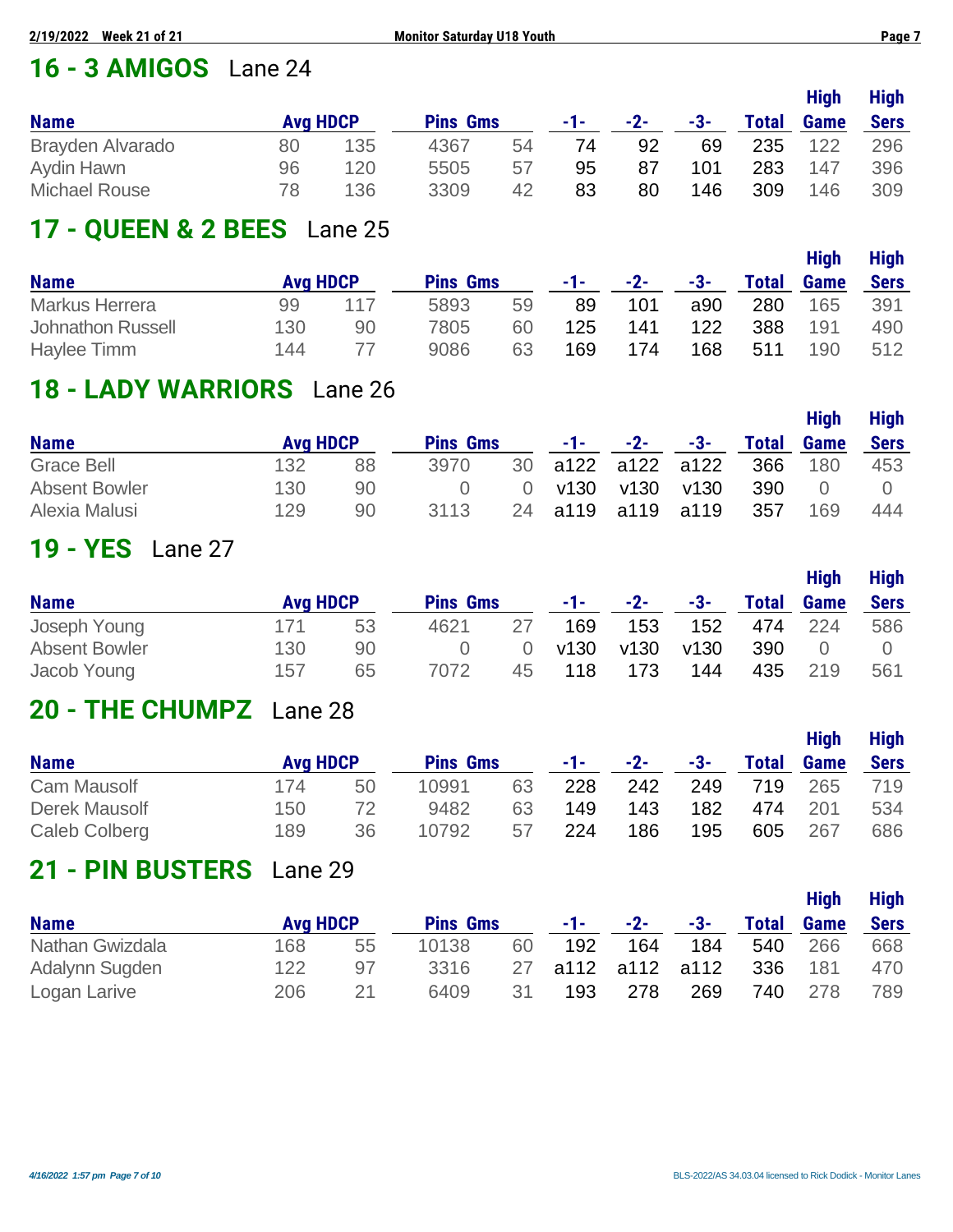# **22 - GO BOWLING** Lane 30

|                         |                 |     |                 |    |     |       |     |              | <b>High</b> | <b>High</b> |
|-------------------------|-----------------|-----|-----------------|----|-----|-------|-----|--------------|-------------|-------------|
| <b>Name</b>             | <b>Avg HDCP</b> |     | <b>Pins Gms</b> |    | -1- | $-2-$ | -3- | <b>Total</b> | <b>Game</b> | <b>Sers</b> |
| Liam Popick             | 34              | 176 | 1340            | 39 | 39  | 45    | 33  | 117          | 76          | 162         |
| <b>Madison Brethour</b> | 78              | 136 | 4483            | 57 | 82  | 60    | 78  | 220          | 111         | 274         |
| <b>Brenden Schott</b>   | 75              | 139 | 4763            | 63 | 110 | 102   | 101 | 313          | 127         | 313         |
| Ella Neveau             | 85              | 130 | 3344            | 39 |     |       |     |              | 128         | 330         |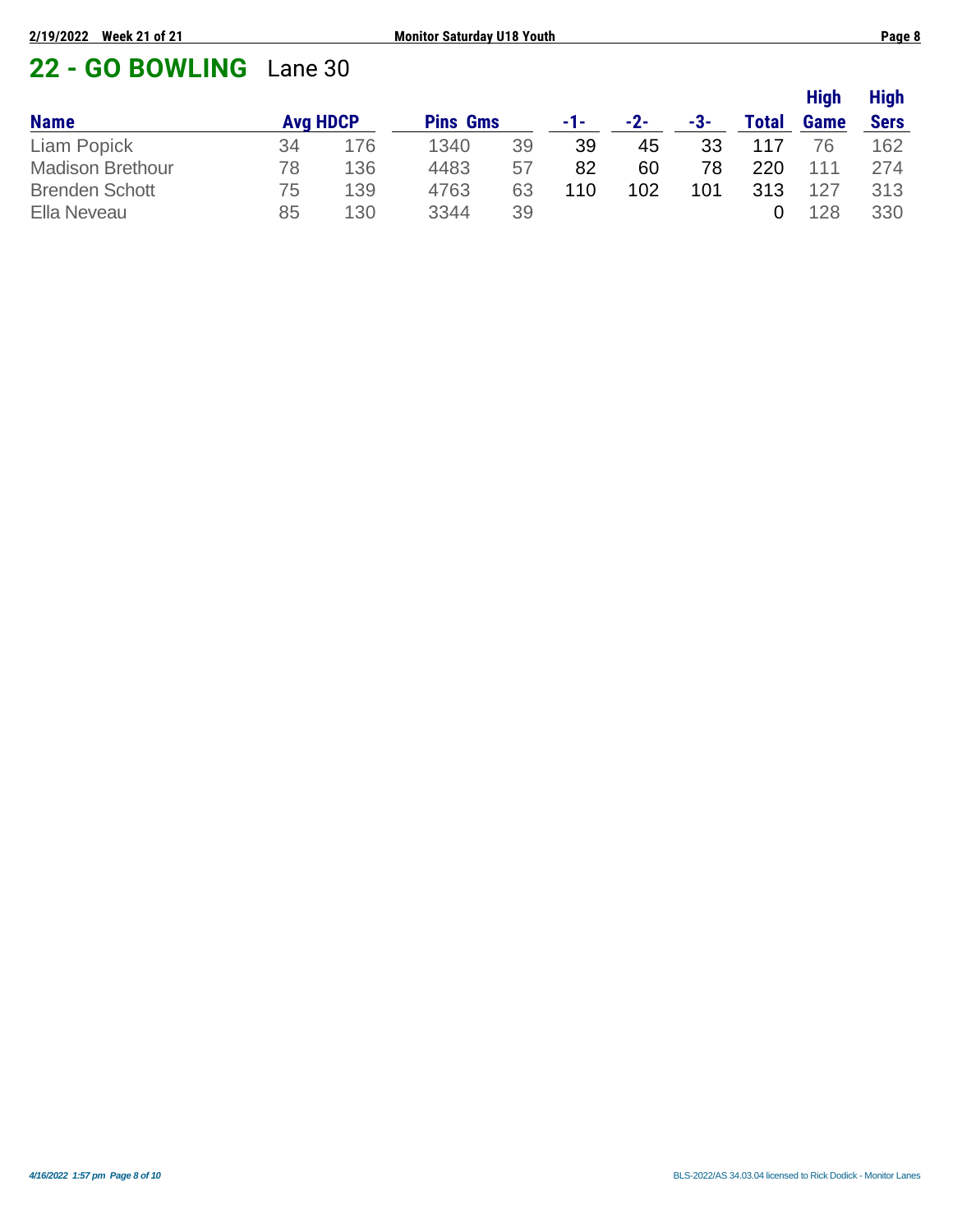|                                   | <b>Over All</b> | <b>Boys</b>             | <b>Girls</b>                              |
|-----------------------------------|-----------------|-------------------------|-------------------------------------------|
| How many people bowled            | 52              | 32                      | 20                                        |
| Number of games bowled            | 155             | 95                      | 60                                        |
| Actual average of week's scores   | 129.98          | 140.63                  | 113.12                                    |
| How many games above average      | 97              | 64                      | 33                                        |
| How many games below average      | 53              | 29                      | 24                                        |
| Pins above/below average per game | 10.65           | 14.42                   | 4.67                                      |
| How many people raised average    | 34              | 23                      | 11                                        |
| by this amount                    | 1.17            | 1.34                    | 0.81                                      |
| How many people went down         | 18              | 9                       | 9                                         |
| by this amount                    | $-0.67$         | $-0.76$                 | $-0.58$                                   |
|                                   |                 |                         |                                           |
| League average before bowling     | 119.65          | 126.30                  | 109.01                                    |
| League average after bowling      | 120.18          | 127.04                  | 109.20                                    |
| Change in league average          | 0.53            | 0.75                    | 0.19                                      |
| 800s                              |                 |                         |                                           |
| 775s                              |                 |                         |                                           |
| 750s                              |                 |                         |                                           |
| 725s                              | 1               | 1                       |                                           |
| 700s                              | 1               | 1                       |                                           |
| 675s                              |                 |                         |                                           |
| 650s                              | $\overline{2}$  | $\overline{2}$          |                                           |
| 625s                              |                 |                         |                                           |
| 600s                              | 1               | $\mathbf 1$             |                                           |
| 575s                              | 1               | 1                       |                                           |
| 550s                              |                 |                         |                                           |
| 525s                              | 3               | 3                       |                                           |
| 500s                              |                 |                         |                                           |
| 475s                              | $\frac{2}{3}$   | 1                       | $\overline{\mathbf{c}}$<br>$\overline{c}$ |
|                                   | 3               |                         | $\mathbf{1}$                              |
| 450s                              |                 | $\mathbf{2}$            |                                           |
| 425s                              | 5               | $\overline{\mathbf{4}}$ | 1                                         |
| 400s                              | 1               |                         | 1                                         |
| below 400                         | 29              | 16                      | 13                                        |
| 300s                              |                 |                         |                                           |
| 275s                              | 1               | 1                       |                                           |
| 250s                              | 1               | 1                       |                                           |
| 225s                              | 7               | 7                       |                                           |
| 200s                              | 4               | 3                       | 1                                         |
| 175s                              | 17              | 13                      | 4                                         |
| 150s                              | 25              | 17                      | 8                                         |
| 125s                              | 24              | 14                      | 10                                        |
| 100s                              | 30              | 18                      | 12                                        |
| below 100                         | 46              | 21                      | 25                                        |
|                                   |                 |                         |                                           |